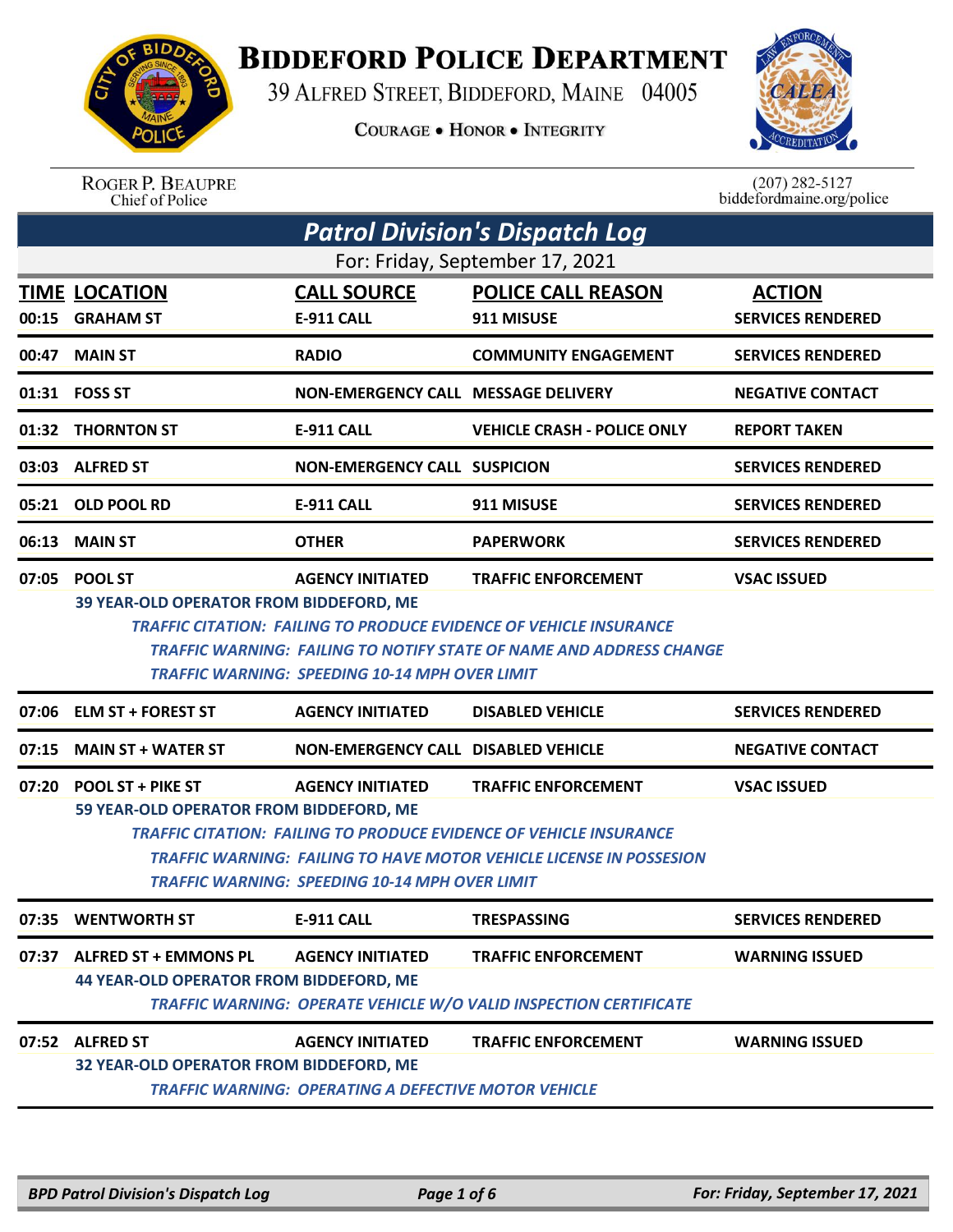| 07:55 | <b>TIME LOCATION</b><br><b>HILL ST + PARKER RIDGE RD</b><br>35 YEAR-OLD OPERATOR FROM BIDDEFORD, ME                                 | <b>CALL SOURCE</b><br><b>AGENCY INITIATED</b>                                                                                               | <b>POLICE CALL REASON</b><br><b>TRAFFIC ENFORCEMENT</b><br><b>TRAFFIC CITATION: OPERATE VEHICLE W/O VALID INSPECTION CERTIFICATE</b>                                             | <b>ACTION</b><br><b>VSAC ISSUED</b> |
|-------|-------------------------------------------------------------------------------------------------------------------------------------|---------------------------------------------------------------------------------------------------------------------------------------------|----------------------------------------------------------------------------------------------------------------------------------------------------------------------------------|-------------------------------------|
|       | 08:02 ALFRED ST + RAY ST                                                                                                            | <b>AGENCY INITIATED</b>                                                                                                                     | <b>TRAFFIC ENFORCEMENT</b>                                                                                                                                                       | <b>VSAC ISSUED</b>                  |
|       | 08:12 HILL ST<br>37 YEAR-OLD OPERATOR FROM BIDDEFORD, ME                                                                            | <b>AGENCY INITIATED</b>                                                                                                                     | <b>TRAFFIC ENFORCEMENT</b><br><b>TRAFFIC WARNING: SPEEDING 10-14 MPH OVER LIMIT IN SCHOOL ZONE</b>                                                                               | <b>WARNING ISSUED</b>               |
|       | 08:20 HILL ST + PARKER RIDGE RD<br><b>42 YEAR-OLD OPERATOR FROM BIDDEFORD, ME</b>                                                   | <b>AGENCY INITIATED</b><br><b>TRAFFIC WARNING: FAILURE TO REGISTER VEHICLE</b>                                                              | <b>TRAFFIC ENFORCEMENT</b><br><b>TRAFFIC WARNING: SPEEDING 10-14 MPH OVER LIMIT IN SCHOOL ZONE</b>                                                                               | <b>WARNING ISSUED</b>               |
| 08:32 | <b>IRON TRAIL RD</b>                                                                                                                | NON-EMERGENCY CALL ALL OTHER                                                                                                                |                                                                                                                                                                                  | <b>SERVICES RENDERED</b>            |
|       | 08:44 HILL ST<br>28 YEAR-OLD OPERATOR FROM BIDDEFORD, ME                                                                            | <b>AGENCY INITIATED</b>                                                                                                                     | <b>TRAFFIC ENFORCEMENT</b><br><b>TRAFFIC WARNING: FAILING TO HAVE MOTOR VEHICLE LICENSE IN POSSESION</b><br><b>TRAFFIC WARNING: SPEEDING 10-14 MPH OVER LIMIT IN SCHOOL ZONE</b> | <b>WARNING ISSUED</b>               |
|       | 08:52 ALFRED ST                                                                                                                     | <b>NON-EMERGENCY CALL FOUND PROPERTY</b>                                                                                                    |                                                                                                                                                                                  | <b>SERVICES RENDERED</b>            |
|       | 08:53 ELM ST                                                                                                                        | <b>AGENCY INITIATED</b>                                                                                                                     | <b>ANIMAL COMPLAINT</b>                                                                                                                                                          | <b>SERVICES RENDERED</b>            |
|       | 09:04 POOL ST<br>57 YEAR-OLD OPERATOR FROM BIDDEFORD, ME                                                                            | <b>AGENCY INITIATED</b><br><b>TRAFFIC WARNING: SPEEDING 10-14 MPH OVER LIMIT</b>                                                            | <b>TRAFFIC ENFORCEMENT</b><br><b>TRAFFIC WARNING: FAILING TO NOTIFY STATE OF NAME AND ADDRESS CHANGE</b>                                                                         | <b>WARNING ISSUED</b>               |
|       | 09:09 WESTERN AVE                                                                                                                   | <b>AGENCY INITIATED</b>                                                                                                                     | <b>ANIMAL COMPLAINT</b>                                                                                                                                                          | <b>SERVICES RENDERED</b>            |
|       | 09:11 ALFRED ST<br>59 YEAR-OLD OPERATOR FROM CRYSTAL RIVER, FL                                                                      | <b>AGENCY INITIATED</b><br><b>TRAFFIC WARNING: SPEEDING 10-14 MPH OVER LIMIT</b>                                                            | <b>TRAFFIC ENFORCEMENT</b>                                                                                                                                                       | <b>WARNING ISSUED</b>               |
|       | 09:15 POOL ST                                                                                                                       | <b>AGENCY INITIATED</b><br><b>CHARGE: OPERATING WITH SUSPENDED REGISTRATION</b>                                                             | <b>TRAFFIC ENFORCEMENT</b><br>DEFENDANT: STANTON CHASE NICHOLS  AGE: 75  RESIDENT OF: BIDDEFORD, ME                                                                              | <b>SUMMONS ISSUED</b>               |
|       | <b>TRAFFIC CITATION: FAILING TO PRODUCE EVIDENCE OF VEHICLE INSURANCE</b><br><b>TRAFFIC CITATION: SPEEDING 10-14 MPH OVER LIMIT</b> |                                                                                                                                             |                                                                                                                                                                                  |                                     |
| 09:27 | <b>TIGER WAY</b>                                                                                                                    | <b>AGENCY INITIATED</b>                                                                                                                     | <b>CRIMINAL MISCHIEF</b>                                                                                                                                                         | <b>REPORT TAKEN</b>                 |
| 09:29 | <b>MAIN ST</b>                                                                                                                      | <b>AGENCY INITIATED</b>                                                                                                                     | <b>COMMUNITY ENGAGEMENT</b>                                                                                                                                                      | <b>NO VIOLATION</b>                 |
|       | 09:39 POOL ST<br>34 YEAR-OLD OPERATOR FROM GORHAM, ME                                                                               | <b>AGENCY INITIATED</b><br><b>TRAFFIC WARNING: FAILING TO OBTAIN DRIVERS LICENSE</b><br><b>TRAFFIC WARNING: SPEEDING 1-9 MPH OVER LIMIT</b> | <b>TRAFFIC ENFORCEMENT</b>                                                                                                                                                       | <b>WARNING ISSUED</b>               |
|       | 09:39 WEST ST                                                                                                                       | <b>AGENCY INITIATED</b>                                                                                                                     | <b>COMMUNITY ENGAGEMENT</b>                                                                                                                                                      | <b>SERVICES RENDERED</b>            |
|       | <b>BPD Patrol Division's Dispatch Log</b>                                                                                           | Page 2 of 6                                                                                                                                 |                                                                                                                                                                                  | For: Friday, September 17, 2021     |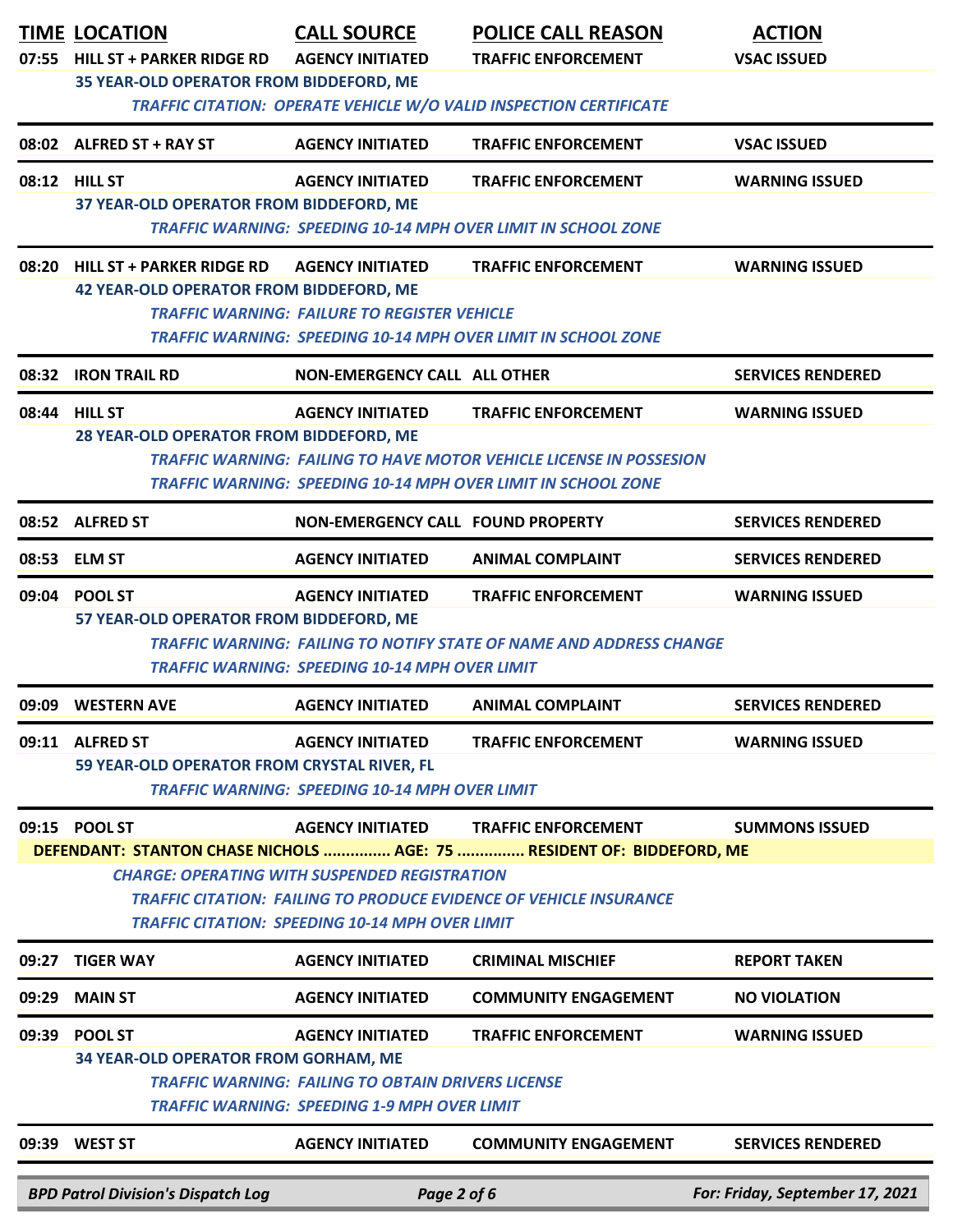|                                            | <b>TIME LOCATION</b><br>09:42 ALFRED ST + MAY ST                            | <b>CALL SOURCE</b><br><b>AGENCY INITIATED</b>                     | <b>POLICE CALL REASON</b><br><b>TRAFFIC ENFORCEMENT</b>                  | <b>ACTION</b><br><b>WARNING ISSUED</b> |  |  |
|--------------------------------------------|-----------------------------------------------------------------------------|-------------------------------------------------------------------|--------------------------------------------------------------------------|----------------------------------------|--|--|
|                                            | 53 YEAR-OLD OPERATOR FROM DAYTON, ME                                        |                                                                   |                                                                          |                                        |  |  |
|                                            | <b>TRAFFIC WARNING: OPERATING WITH INADEQUATE HEADLIGHTS</b>                |                                                                   |                                                                          |                                        |  |  |
|                                            | 09:43 HILL ST + WILLETT ST                                                  | <b>AGENCY INITIATED</b>                                           | <b>TRAFFIC ENFORCEMENT</b>                                               | <b>WARNING ISSUED</b>                  |  |  |
|                                            | 22 YEAR-OLD OPERATOR FROM BIDDEFORD, ME                                     |                                                                   |                                                                          |                                        |  |  |
|                                            |                                                                             | <b>TRAFFIC WARNING: SPEEDING 10-14 MPH OVER LIMIT</b>             |                                                                          |                                        |  |  |
|                                            | 10:00 HILL ST                                                               | <b>AGENCY INITIATED</b>                                           | <b>COMMUNITY ENGAGEMENT</b>                                              | <b>SERVICES RENDERED</b>               |  |  |
| 10:08                                      | <b>MARINER WAY</b>                                                          | <b>AGENCY INITIATED</b>                                           | <b>COMMUNITY ENGAGEMENT</b>                                              | <b>SERVICES RENDERED</b>               |  |  |
|                                            | 10:20 CLEAVES ST                                                            | <b>AGENCY INITIATED</b>                                           | <b>ANIMAL COMPLAINT</b>                                                  | <b>WARNING ISSUED</b>                  |  |  |
| 10:23                                      | <b>HILL ST</b>                                                              | <b>AGENCY INITIATED</b>                                           | <b>TRAFFIC ENFORCEMENT</b>                                               | <b>WARNING ISSUED</b>                  |  |  |
|                                            | 83 YEAR-OLD OPERATOR FROM KENNEBUNKPORT, ME                                 | <b>TRAFFIC WARNING: SPEEDING 10-14 MPH OVER LIMIT</b>             |                                                                          |                                        |  |  |
|                                            |                                                                             |                                                                   |                                                                          |                                        |  |  |
|                                            | 10:25 HILL ST                                                               | <b>AGENCY INITIATED</b>                                           | <b>COMMUNITY ENGAGEMENT</b>                                              | <b>SERVICES RENDERED</b>               |  |  |
|                                            | 10:37 ALFRED ST + ARENA DR<br>24 YEAR-OLD OPERATOR FROM EAST WATERBORO, ME  | <b>AGENCY INITIATED</b>                                           | <b>TRAFFIC ENFORCEMENT</b>                                               | <b>WARNING ISSUED</b>                  |  |  |
|                                            |                                                                             | <b>TRAFFIC WARNING: OPERATING A DEFECTIVE MOTOR VEHICLE</b>       |                                                                          |                                        |  |  |
|                                            | 10:47 ELM ST + FOREST ST                                                    | <b>AGENCY INITIATED</b>                                           | <b>TRAFFIC ENFORCEMENT</b>                                               | <b>WARNING ISSUED</b>                  |  |  |
|                                            | <b>41 YEAR-OLD OPERATOR FROM BIDDEFORD, ME</b>                              |                                                                   |                                                                          |                                        |  |  |
|                                            |                                                                             |                                                                   | <b>TRAFFIC WARNING: OPERATE VEHICLE W/O VALID INSPECTION CERTIFICATE</b> |                                        |  |  |
|                                            | 10:56 ALFRED ST + DENTAL AVE<br><b>60 YEAR-OLD OPERATOR FROM NAPLES, ME</b> | <b>AGENCY INITIATED</b>                                           | <b>TRAFFIC ENFORCEMENT</b>                                               | <b>WARNING ISSUED</b>                  |  |  |
|                                            |                                                                             | <b>TRAFFIC WARNING: SPEEDING 10-14 MPH OVER LIMIT</b>             |                                                                          |                                        |  |  |
|                                            | 11:08 NEWTOWN RD + POOL ST                                                  | <b>AGENCY INITIATED</b>                                           | <b>TRAFFIC ENFORCEMENT</b>                                               | <b>WARNING ISSUED</b>                  |  |  |
|                                            | <b>65 YEAR-OLD OPERATOR FROM KENNEBUNK, ME</b>                              |                                                                   |                                                                          |                                        |  |  |
|                                            |                                                                             |                                                                   | TRAFFIC WARNING: OPERATE VEHICLE W/O VALID INSPECTION CERTIFICATE        |                                        |  |  |
|                                            | 11:11 FORTUNES ROCKS RD                                                     | <b>AGENCY INITIATED</b>                                           | <b>COMMUNITY ENGAGEMENT</b>                                              | <b>NO VIOLATION</b>                    |  |  |
|                                            | 11:13 SOUTH ST                                                              | <b>NON-EMERGENCY CALL SUSPICION</b>                               |                                                                          | <b>REPORT TAKEN</b>                    |  |  |
|                                            | 11:14 HILL ST + WILSON ST                                                   | <b>AGENCY INITIATED</b>                                           | <b>TRAFFIC ENFORCEMENT</b>                                               | <b>SUMMONS ISSUED</b>                  |  |  |
|                                            |                                                                             | <b>CHARGE: OPERATING VEHICLE WITH EXPIRED LICENSE &gt;90 DAYS</b> | DEFENDANT: DANIEL WELLS MOFFETT  AGE: 57  RESIDENT OF: BIDDEFORD, ME     |                                        |  |  |
|                                            |                                                                             |                                                                   | TRAFFIC WARNING: OPERATE VEHICLE W/O VALID INSPECTION CERTIFICATE        |                                        |  |  |
|                                            | 11:16 POOL ST                                                               | <b>AGENCY INITIATED</b>                                           | <b>TRAFFIC ENFORCEMENT</b>                                               | <b>SUMMONS ISSUED</b>                  |  |  |
|                                            | DEFENDANT: ANDRE SIMS  AGE: 28  RESIDENT OF: BIDDEFORD, ME                  |                                                                   |                                                                          |                                        |  |  |
| <b>CHARGE: FAILURE TO REGISTER VEHICLE</b> |                                                                             |                                                                   |                                                                          |                                        |  |  |
|                                            | TRAFFIC CITATION: OPERATE VEHICLE W/O VALID INSPECTION CERTIFICATE          |                                                                   |                                                                          |                                        |  |  |
|                                            | TRAFFIC WARNING: FAILING TO NOTIFY STATE OF NAME AND ADDRESS CHANGE         |                                                                   |                                                                          |                                        |  |  |
| 11:17                                      | <b>BEACH HOUSE LN</b>                                                       | <b>AGENCY INITIATED</b>                                           | <b>COMMUNITY ENGAGEMENT</b>                                              | <b>NO VIOLATION</b>                    |  |  |
|                                            |                                                                             |                                                                   |                                                                          |                                        |  |  |
|                                            | <b>BPD Patrol Division's Dispatch Log</b>                                   | Page 3 of 6                                                       |                                                                          | For: Friday, September 17, 2021        |  |  |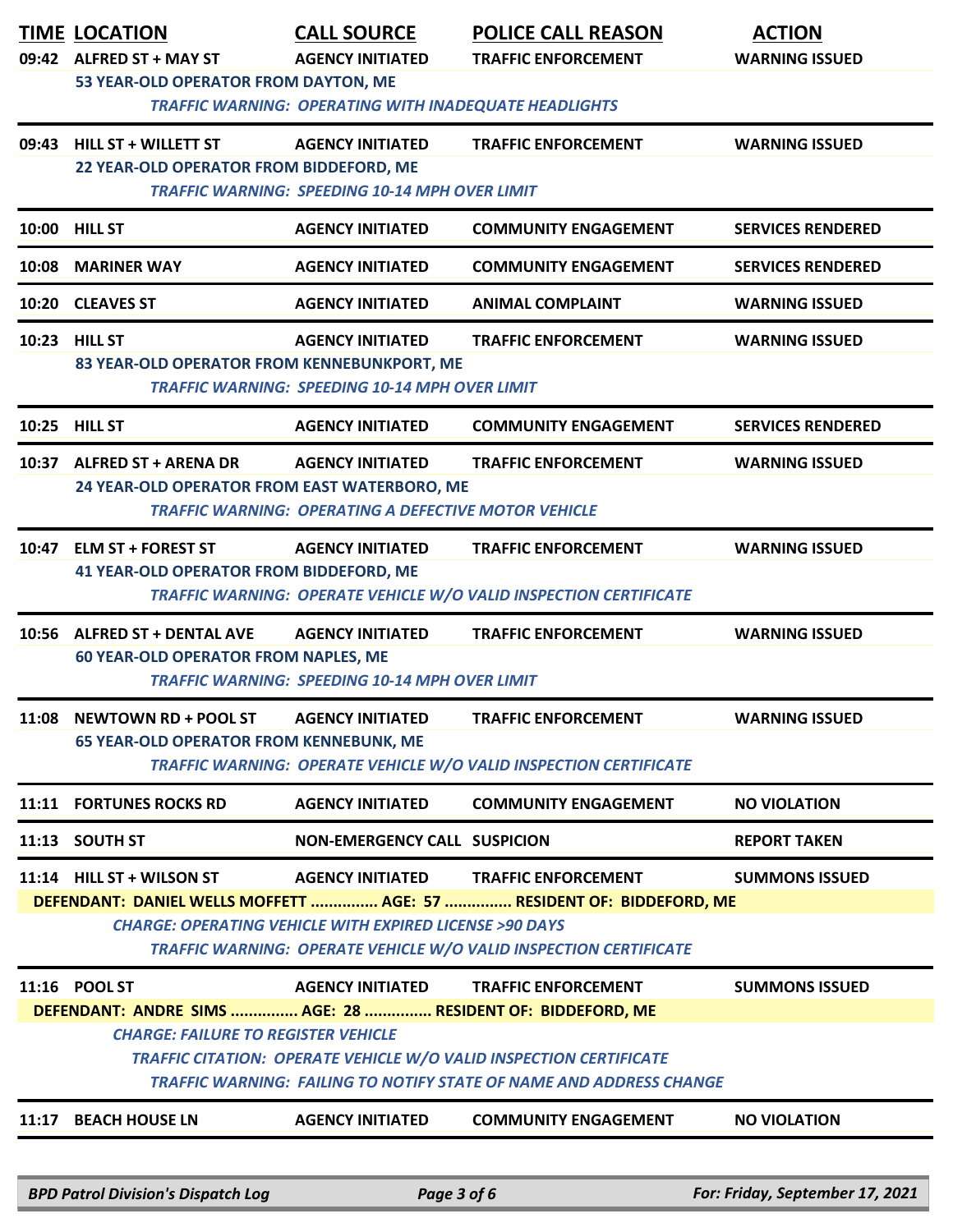|       | <b>TIME LOCATION</b><br>11:34 ALFRED ST                                                                                       | <b>CALL SOURCE</b><br><b>NON-EMERGENCY CALL BURGLARY</b>                          | <b>POLICE CALL REASON</b>                                                                                                                                                                                                                                           | <b>ACTION</b><br><b>REPORT TAKEN</b> |
|-------|-------------------------------------------------------------------------------------------------------------------------------|-----------------------------------------------------------------------------------|---------------------------------------------------------------------------------------------------------------------------------------------------------------------------------------------------------------------------------------------------------------------|--------------------------------------|
|       | 11:46 NEWTOWN RD + POOL ST<br><b>73 YEAR-OLD OPERATOR FROM BIDDEFORD, ME</b>                                                  | <b>AGENCY INITIATED</b><br><b>TRAFFIC CITATION: SPEEDING 10-14 MPH OVER LIMIT</b> | <b>TRAFFIC ENFORCEMENT</b>                                                                                                                                                                                                                                          | <b>VSAC ISSUED</b>                   |
|       | 11:58 NEWTOWN RD<br>49 YEAR-OLD OPERATOR FROM BIDDEFORD, ME                                                                   | <b>AGENCY INITIATED</b>                                                           | <b>TRAFFIC ENFORCEMENT</b><br><b>TRAFFIC WARNING: FAILING TO HAVE MOTOR VEHICLE LICENSE IN POSSESION</b><br><b>TRAFFIC WARNING: OPERATE VEHICLE W/O VALID INSPECTION CERTIFICATE</b>                                                                                | <b>WARNING ISSUED</b>                |
|       | 12:09 WEST ST                                                                                                                 | <b>AGENCY INITIATED</b>                                                           | <b>TRAFFIC ENFORCEMENT</b>                                                                                                                                                                                                                                          | <b>SUMMONS ISSUED</b>                |
|       | <b>CHARGE: FAILURE TO REGISTER VEHICLE</b>                                                                                    | <b>TRAFFIC WARNING: SPEEDING 10-14 MPH OVER LIMIT</b>                             | DEFENDANT: JENNA L WOZER  AGE: 33  RESIDENT OF: KENNEBUNKPORT, ME                                                                                                                                                                                                   |                                      |
| 12:19 | <b>BIDDEFORD GATEWAY CTR</b>                                                                                                  | <b>E-911 CALL</b>                                                                 | <b>ASSIST: MEDICAL   ECHO LEVEL</b>                                                                                                                                                                                                                                 | <b>TRANSPORT TO HOSPITAL</b>         |
|       | 12:32 WEST ST<br>26 YEAR-OLD OPERATOR FROM BIDDEFORD, ME                                                                      | <b>AGENCY INITIATED</b><br><b>TRAFFIC CITATION: SPEEDING 15-19 MPH OVER LIMIT</b> | <b>TRAFFIC ENFORCEMENT</b><br><b>TRAFFIC CITATION: OPERATE VEHICLE W/O VALID INSPECTION CERTIFICATE</b><br><b>TRAFFIC WARNING: FAILING TO HAVE MOTOR VEHICLE LICENSE IN POSSESION</b><br><b>TRAFFIC WARNING: FAILING TO NOTIFY STATE OF NAME AND ADDRESS CHANGE</b> | <b>VSAC ISSUED</b>                   |
|       | 12:37 ALFRED ST                                                                                                               | <b>WALK-IN AT STATION</b>                                                         | <b>DRUG BOX</b>                                                                                                                                                                                                                                                     | <b>SERVICES RENDERED</b>             |
|       | 12:41 HILL ST                                                                                                                 | <b>E-911 CALL</b>                                                                 | 911 MISUSE                                                                                                                                                                                                                                                          | <b>SERVICES RENDERED</b>             |
|       | 12:54 MOUNTAIN RD + PRECOURT                                                                                                  | NON-EMERGENCY CALL DISABLED VEHICLE                                               |                                                                                                                                                                                                                                                                     | <b>GONE ON ARRIVAL</b>               |
| 13:06 | <b>MAIN ST</b>                                                                                                                | <b>AGENCY INITIATED</b>                                                           | <b>COMMUNITY ENGAGEMENT</b>                                                                                                                                                                                                                                         | <b>NO VIOLATION</b>                  |
|       | 13:22 ELM ST<br>81 YEAR-OLD OPERATOR FROM SACO, ME                                                                            | <b>AGENCY INITIATED</b>                                                           | <b>TRAFFIC ENFORCEMENT</b><br>TRAFFIC WARNING: PASS 18 OR OLDER; OPERATORS NOT PROPERLY SECURED IN SEAT BELT                                                                                                                                                        | <b>WARNING ISSUED</b>                |
|       | 13:25 MAPLEWOOD AVE<br>DEFENDANT: JUVENILE - D  AGE: 15  RESIDENT OF: BIDDEFORD, ME<br><b>CHARGE: MINOR POSSESSING LIQUOR</b> | <b>AGENCY INITIATED</b>                                                           | <b>JUVENILE OFFENSES</b>                                                                                                                                                                                                                                            | <b>SUMMONS ISSUED</b>                |
|       | 13:36 SOUTH ST                                                                                                                | <b>AGENCY INITIATED</b>                                                           | <b>PRO-ACTIVE DV RESPONSE TEAM</b>                                                                                                                                                                                                                                  | <b>NO VIOLATION</b>                  |
|       | 13:50 HORRIGAN CT                                                                                                             | <b>E-911 CALL</b>                                                                 | <b>DOMESTIC COMPLAINTS</b>                                                                                                                                                                                                                                          | <b>REPORT TAKEN</b>                  |
|       | 13:56 WEST CUTTS ST                                                                                                           | <b>NON-EMERGENCY CALL CRIMINAL MISCHIEF</b>                                       |                                                                                                                                                                                                                                                                     | <b>REPORT TAKEN</b>                  |
| 14:17 | <b>MAIN ST</b>                                                                                                                | NON-EMERGENCY CALL HARASSMENT                                                     |                                                                                                                                                                                                                                                                     | <b>SERVICES RENDERED</b>             |
| 14:17 | <b>CHADWICK PL</b>                                                                                                            | <b>NON-EMERGENCY CALL ALARM - POLICE</b>                                          |                                                                                                                                                                                                                                                                     | <b>SERVICES RENDERED</b>             |
|       | 14:18 GEORGE ST                                                                                                               | <b>WALK-IN AT STATION</b>                                                         | <b>DOMESTIC COMPLAINTS</b>                                                                                                                                                                                                                                          | <b>SERVICES RENDERED</b>             |
|       | 14:29 BOULDER WAY                                                                                                             |                                                                                   | NON-EMERGENCY CALL VEHICLE CRASH - POLICE ONLY                                                                                                                                                                                                                      | <b>STATE FORM TAKEN</b>              |

*BPD Patrol Division's Dispatch Log Page 4 of 6 For: Friday, September 17, 2021*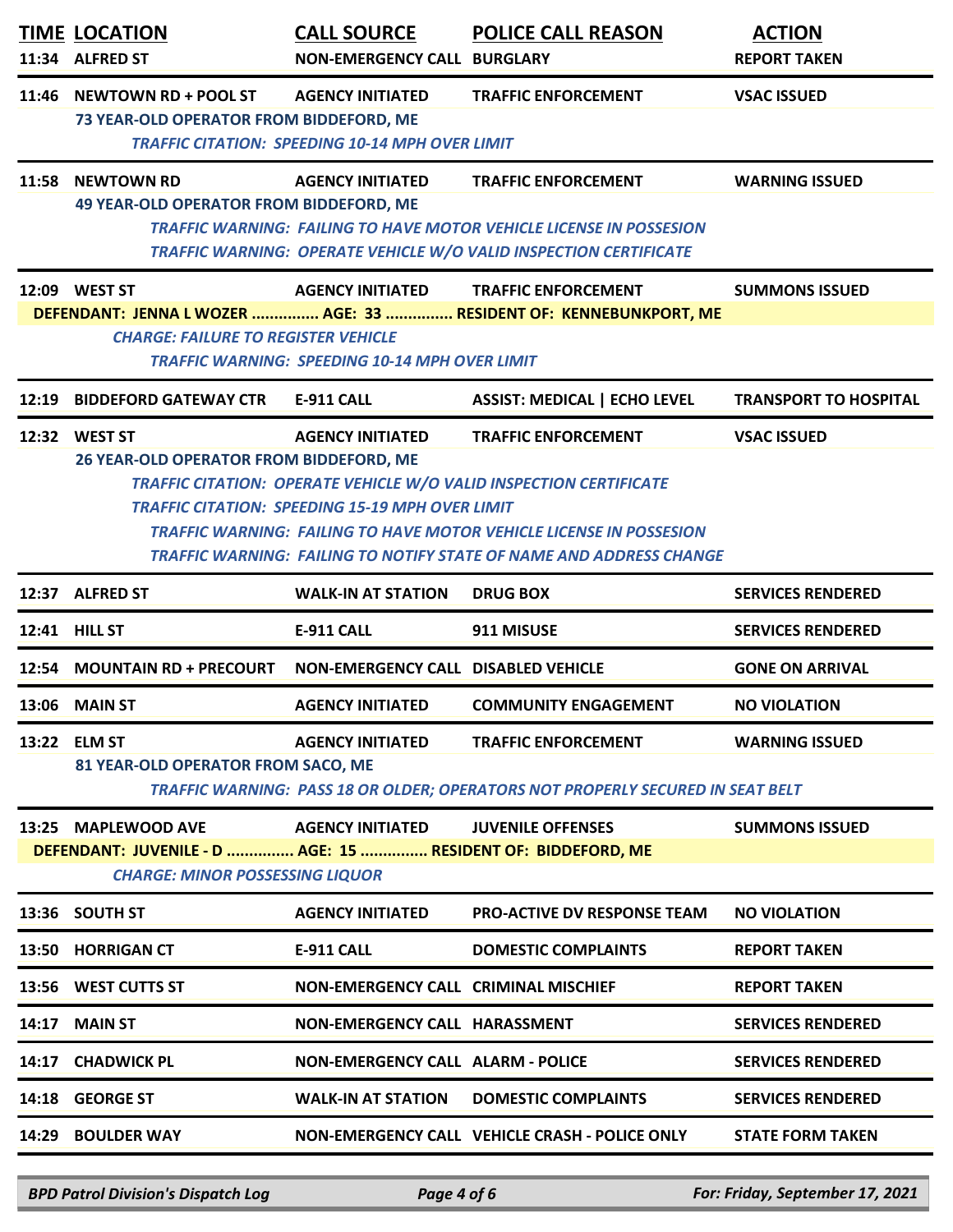|       | <b>TIME LOCATION</b><br>14:36 HORRIGAN CT | <b>CALL SOURCE</b>                          | POLICE CALL REASON<br>NON-EMERGENCY CALL DOMESTIC COMPLAINTS | <b>ACTION</b><br><b>REPORT TAKEN</b> |
|-------|-------------------------------------------|---------------------------------------------|--------------------------------------------------------------|--------------------------------------|
| 15:03 | <b>TACHEREAU AVE</b>                      | <b>E-911 CALL</b>                           | <b>ASSIST: MEDICAL</b>                                       | <b>NO TRANSPORT</b>                  |
|       | 15:09 ELM ST                              | <b>NON-EMERGENCY CALL SUSPICION</b>         |                                                              | <b>NEGATIVE CONTACT</b>              |
| 15:23 | <b>ALFRED ST</b>                          | <b>WALK-IN AT STATION</b>                   | <b>PAPERWORK</b>                                             | <b>SERVICES RENDERED</b>             |
| 15:36 | <b>PIKE ST</b>                            | <b>WALK-IN AT STATION</b>                   | PROTECTION FROM ABUSE SERVICE NO ACTION REQUIRED             |                                      |
|       | <b>15:38 EDWARDS AVE</b>                  | <b>NON-EMERGENCY CALL THEFT</b>             |                                                              | <b>NEGATIVE CONTACT</b>              |
| 16:07 | <b>MAIN ST</b>                            |                                             | NON-EMERGENCY CALL VEHICLE CRASH - POLICE ONLY               | <b>SERVICES RENDERED</b>             |
|       | 16:07 ALFRED ST + UNION ST                | <b>E-911 CALL</b>                           | 911 MISUSE                                                   | <b>DISPATCH HANDLED</b>              |
|       | 16:10 ALFRED ST                           | <b>WALK-IN AT STATION</b>                   | <b>PAPERWORK</b>                                             | <b>PAPERWORK SERVED</b>              |
| 16:29 | <b>EDWARDS AVE</b>                        | <b>AGENCY INITIATED</b>                     | <b>TRAFFIC ENFORCEMENT</b>                                   | <b>WARNING ISSUED</b>                |
| 16:33 | <b>SUMMER ST</b>                          | <b>WALK-IN AT STATION</b>                   | PROTECTION FROM ABUSE SERVICE NO ACTION REQUIRED             |                                      |
| 16:35 | <b>SOUTH ST</b>                           | <b>NON-EMERGENCY CALL MISSING PERSON</b>    |                                                              | <b>SERVICES RENDERED</b>             |
| 16:36 | <b>BIRCH ST + ALFRED ST</b>               |                                             | NON-EMERGENCY CALL VEHICLE CRASH - POLICE ONLY               | <b>SERVICES RENDERED</b>             |
|       | 16:45 SOUTH ST                            | <b>E-911 CALL</b>                           | <b>JUVENILE OFFENSES</b>                                     | <b>SERVICES RENDERED</b>             |
| 16:49 | <b>TIGER WAY</b>                          | <b>AGENCY INITIATED</b>                     | <b>TRAFFIC ENFORCEMENT</b>                                   | <b>NO ACTION REQUIRED</b>            |
| 17:05 | <b>ELM ST</b>                             | <b>NON-EMERGENCY CALL BOLO</b>              |                                                              | <b>NEGATIVE CONTACT</b>              |
| 17:06 | <b>ALFRED ST</b>                          | <b>AGENCY INITIATED</b>                     | <b>PAPERWORK</b>                                             | <b>SERVICES RENDERED</b>             |
|       | 17:14 BRADBURY ST + CUTTS ST              | <b>NON-EMERGENCY CALL JUVENILE OFFENSES</b> |                                                              | <b>NEGATIVE CONTACT</b>              |
|       | 17:16 GEORGE ST                           |                                             | NON-EMERGENCY CALL VIOL PROTECTION FROM ABUSE                | <b>UNFOUNDED</b>                     |
|       | 17:34 ALFRED ST                           | <b>WALK-IN AT STATION</b>                   | <b>SUSPICION</b>                                             | <b>REPORT TAKEN</b>                  |
|       | 17:50 BACON ST                            | <b>NON-EMERGENCY CALL THEFT</b>             |                                                              | <b>REPORT TAKEN</b>                  |
|       | 17:53 POOL ST                             | <b>NON-EMERGENCY CALL CRIMINAL MISCHIEF</b> |                                                              | <b>REPORT TAKEN</b>                  |
|       | 18:10 SACO FALLS WAY                      |                                             | NON-EMERGENCY CALL ATTEMPTED/THREATENED SUICIDE REPORT TAKEN |                                      |
|       | 18:49 MYRTLE ST + SUMMER ST               | NON-EMERGENCY CALL ANIMAL COMPLAINT         |                                                              | <b>SERVICES RENDERED</b>             |
|       | 18:59 MOORS BROOK RD                      | <b>NON-EMERGENCY CALL SUSPICION</b>         |                                                              | <b>SERVICES RENDERED</b>             |
|       | 19:24 ELM ST                              | <b>E-911 CALL</b>                           | 911 MISUSE                                                   | <b>NEGATIVE CONTACT</b>              |
|       | 20:38 POOL ST                             | <b>AGENCY INITIATED</b>                     | <b>PARKING COMPLAINT</b>                                     | <b>SERVICES RENDERED</b>             |
|       | 20:45 PEARL ST                            | <b>E-911 CALL</b>                           | 911 MISUSE                                                   | <b>NEGATIVE CONTACT</b>              |
|       | 20:59 ALFRED ST                           | NON-EMERGENCY CALL HARASSMENT               |                                                              | <b>FIELD INTERVIEW</b>               |
|       | 22:31 ALFRED ST                           | NON-EMERGENCY CALL ASSIST OTHER AGENCY      |                                                              | <b>REPORT TAKEN</b>                  |

*BPD Patrol Division's Dispatch Log Page 5 of 6 For: Friday, September 17, 2021*